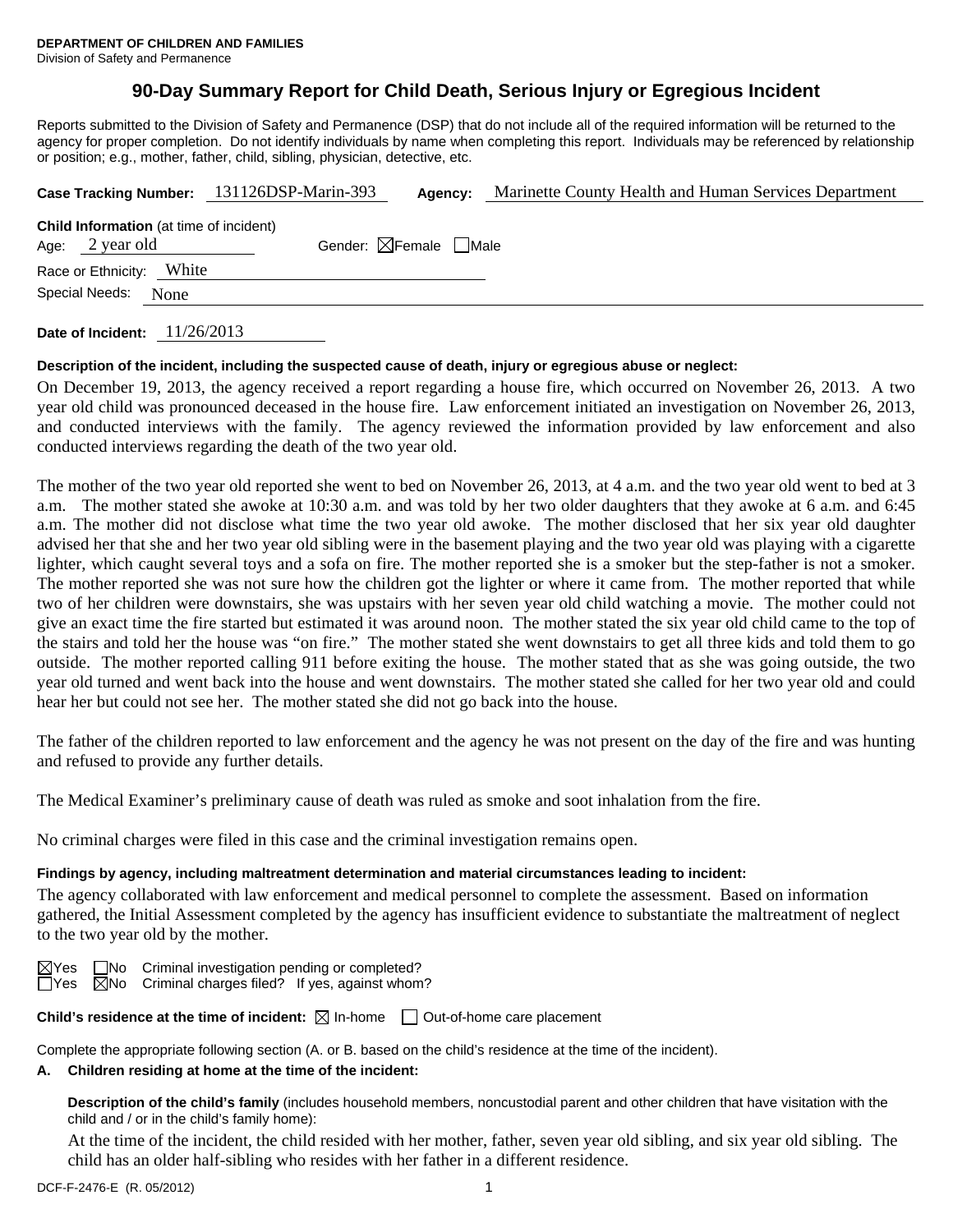**Yes No Statement of Services:** Were services under ch. 48 or ch. 938 being provided to the child, any member of the child's family or alleged maltreater at the time of the incident, including any referrals received by the agency or reports being investigated at time of incident?

#### **If "Yes", briefly describe the type of services, date(s) of last contact between agency and recipient(s) of those services, and the person(s) receiving those services:**

On October 23, 2013, the agency screened-in a Services Report, regarding concerns of Lack of Necessary Care, Lack of Supervision, and Environmental concerns for all three children residing in the home. Attempts were made on November 5, 2013 and November 22, 2013. On November 26, 2013, a worker from the agency observed the fire of the residence.

#### **Summary of all involvement in services as adults under ch. 48 or ch. 938 by child's parents or alleged maltreater in the previous five years:** (Does not include the current incident.) None

**Summary of actions taken by the agency under ch. 48, including any investigation of a report or referrals to services involving the child, any member of the child's family living in this household and the child's parents and alleged maltreater.** (Does not include the current incident.)

(Note: Screened out reports listed in this section may include only the date of the report, screening decision, and if a referral to services occurred at Access. Reports that do not constitute a reasonable suspicion of maltreatment or a reason to believe that the child is threatened with harm are not required to be screened in for an initial assessment, and no further action is required by the agency.)

On August 3, 2011, the agency screened-out a CPS report.

On September 17, 2011, the agency received a Services Report, which was screened-out.

On February 27, 2012, the agency received a CPS report with allegations of physical abuse to a four year old within the home. The CPS report also gave concerns pertaining to the Necessary Care for all children within the home. The agency screened-in the CPS report and completed an Initial Assessment. Based on information gathered, the Initial Assessment completed by the county agency had insufficient evidence to substantiate the maltreatment.

On October 23, 2013, the agency screened-out a CPS report.

On December 12, 2013, the agency received a Services Report, which was screened-out.

## **Summary of any investigation involving the child, any member of the child's family and alleged maltreater conducted under ch. 48 or ch. 938 and any services provided to the child and child's family since the date of the incident:**

The agency collaborated with law enforcement and medical personnel to complete the assessment. Based on information gathered, the Initial Assessment completed by the agency has insufficient evidence to substantiate the maltreatment of neglect to the two year old by the mother. The agency provided information regarding community services for the family.

## **B. Children residing in out-of-home (OHC) placement at time of incident:**

N/A

**Description of the OHC placement and basis for decision to place child there:** N/A.

**Description of all other persons residing in the OHC placement home:** N/A

**Licensing history:** Including type of license, duration of license, summary of any violations by licensee or an employee of licensee that constitutes a substantial failure to protect and promote the welfare of the child.

## **Summary of any actions taken by agency in response to the incident:** (Check all that apply.)

| $\boxtimes$ | Screening of Access report                           |  | Attempted or successful reunification    |
|-------------|------------------------------------------------------|--|------------------------------------------|
|             | Protective plan implemented                          |  | Referral to services                     |
| $\boxtimes$ | Initial assessment conducted                         |  | Transportation assistance                |
|             | Safety plan implemented                              |  | Collaboration with law enforcement       |
|             | Temporary physical custody of child                  |  | Collaboration with medical professionals |
|             | Petitioned for court order / CHIPS (child in need of |  | Supervised visitation                    |
|             | protection or services)                              |  | Case remains open for services           |
|             | Placement into foster home                           |  | Case closed by agency                    |
|             | DCF-F-2476-E (R. 05/2012)                            |  |                                          |
|             |                                                      |  |                                          |